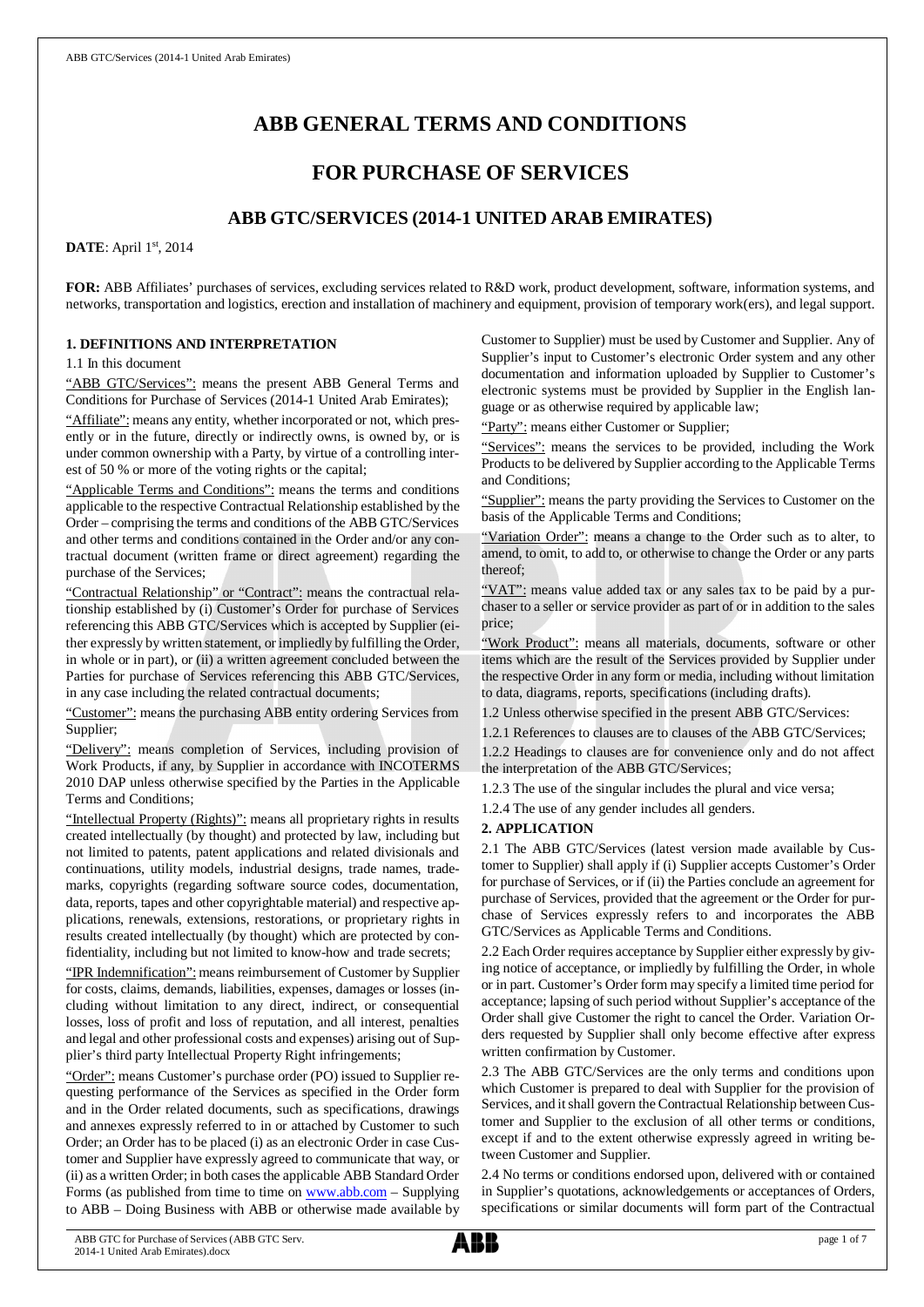Relationship, and Supplier waives any right which it otherwise might have to rely on such other terms or conditions.

2.5 References in the ABB GTC/Services to any statute or statutory provision shall, unless the context otherwise requires, be construed as a reference to that statute or provision as from time to time amended, consolidated, modified, extended, re-enacted or replaced.

### **3. SUPPLIER'S RESPONSIBILITIES**

3.1 Supplier shall provide the Services and deliver the Work Products:

3.1.1 in accordance with the applicable laws and regulations;

3.1.2 in accordance with the quality standards stated under Clause 9.1 and specified in the Order and in the other documents being part of the Contractual Relationship;

3.1.3 free from defects and from any rights of third parties;

3.1.4 on the due date specified in the Order;

3.1.5 in the quantity specified in the Order;

3.1.6 with all skill and care and in accordance with industry best practice.

3.2 Supplier shall not substitute or modify any of the agreed materials used for the provision of the Services or make any changes to the agreed ingredients, the design or other agreed criteria of the Work Products without Customer's prior written approval.

3.3 Supplier shall take care that Work Products are contained or packaged in the manner usual for such Work Products or, where there is no such manner, in a manner adequate to preserve and protect the Work Products until Delivery completion.

3.4 Supplier shall submit invoices in an auditable form, complying with Supplier's and Customer's applicable local mandatory law, generally accepted accounting principles and the specific Customer requirements, containing the following minimum information: Supplier name, address and reference person including contact details (telephone, email etc.); invoice date; invoice number; Order number (same as stated in the Order); Supplier number (same as stated in the Order); address of Customer; quantity; specification of Services supplied; price (total amount invoiced); expenses approved by Customer, but not included in the price (to be specified by amount and category); currency; tax or VAT (amount has to be specified); tax or VAT number; payment terms. 3.5 Invoices shall be issued to Customer as stated in the Order and/or

the Applicable Terms and Conditions, and shall be sent to the invoice address specified in the Order.

3.6 Expenses not agreed in writing by Customer will not be reimbursed.

3.7 Customer may issue Variation Orders to Supplier to alter, amend, omit, add to, or otherwise change ordered Services or parts thereof, and Supplier shall carry out such Variation Orders. Agreed unit prices stated in the Order and/or otherwise agreed between Customer and Supplier shall apply.

3.8 Supplier shall in no event suspend the performance of any Services or the Delivery of Work Products to Customer. In the event of Force Majeure, Clause 16 shall apply.

### **4. CUSTOMER'S RESPONSIBILITIES**

4.1 In consideration of the Services provided by Supplier in accordance with the Applicable Terms and Conditions, Customer shall pay to Supplier the fees or purchase price stated in the Order in accordance with the payment terms specified therein, provided the invoice fulfils the requirements of Clauses 3.4 and 3.5. In the event that the payment terms are determined by mandatory applicable law, such terms shall prevail.

4.2 Customer reserves the right to set off any amount and to withhold payment for Services not provided in accordance with the Applicable Terms and Conditions.

### **5. DELIVERY**

5.1 The Services shall be provided at the agreed place specified in the Order, or, if no such place has been specified, at Customer's address specified in the Order.

5.2 The Work Products shall be delivered in accordance with INCOTERMS 2010 DAP, to the agreed place specified in the Order, or, if no such place has been specified, to Customer's place of business. 5.3 Supplier shall ensure that each Delivery of a Work Product is accompanied by a delivery note, which shall contain the following minimum information (unless required otherwise by Customer): the Order number, date of Order, number of packages and contents, where applicable the customs tariff number of the country of consignment, and, in the case of partial delivery, the outstanding balance remaining to be delivered. For controlled goods, the national export control number must be indicated and, and if the goods are subject to U.S. export regulations, the U.S. Export Control Classification Number (ECCN) must be specified in the delivery note. Proofs of preferential origin as well as conformity declarations and marks of the country of consignment or destination are to be submitted without being requested; certificates of origin upon request.

5.4 Work Products shall be delivered during Customer's business operation hours unless otherwise requested by Customer.

5.5 Upon Delivery of the Work Products, Supplier (or its appointed carrier) shall provide Customer with such export documents as are applicable or necessary together with a delivery note.

5.6 Ownership (title) regarding Work Products shall pass to Customer at Delivery, except if otherwise agreed in writing. For assigning of Intellectual Property in the Work Products arising from the Services Clause 11.1 shall apply.

5.7 Supplier shall invoice Customer upon Delivery in accordance with Clause 3.4 and 3.5, but such invoicing shall be conducted separately from dispatch of the Work Products to Customer.

### **6. ACCEPTANCE**

6.1 Customer shall not be deemed to have accepted any Services until it has had a reasonable time to inspect them following completion or, in the case of a defective performance, until a reasonable time after such defective performance has become apparent. Such reasonable time period shall be determined by the specifics of the Services, the defective performance and the circumstances of the provision of the Services.

6.2 If any Services provided or Work Products delivered to Customer do not comply with Clause 3 (Supplier's Responsibilities), or are otherwise not in conformity with the Order, then, without limiting any other right or remedy that Customer may have under Clause 10 (Remedies), Customer may reject the Services and/or the Work Products, and may request replacement of the Services and/or the Work Products, or recover all payments made to Supplier by Customer.

6.3 Upon Supplier's request Customer shall send written acceptance statement to Supplier.

# **7. DELAY**

If the Delivery of the Services or the Work Products does not comply with the agreed delivery date(s), then, without prejudice to any other rights which it may have under the Contractual Relationship or at law, Customer reserves the right to:

7.1 terminate the Contractual Relationship or the respective Order in whole or in part;

7.2 refuse any subsequent Delivery of Services or Work Products which Supplier attempts to make;

7.3 recover from Supplier any expenditure reasonably incurred by Customer in obtaining the Services or the Work Products in substitution from another supplier;

7.4 claim damages for any additional costs, loss or expenses incurred by Customer which are reasonably attributable to Supplier's failure to provide the Services or to deliver the Work Products on the agreed dates; and

7.5 claim compensation for liquidated damages in addition to the rights provided under Clauses 7.1 to 7.4 if such compensation right is expressly stated in the respective Order.

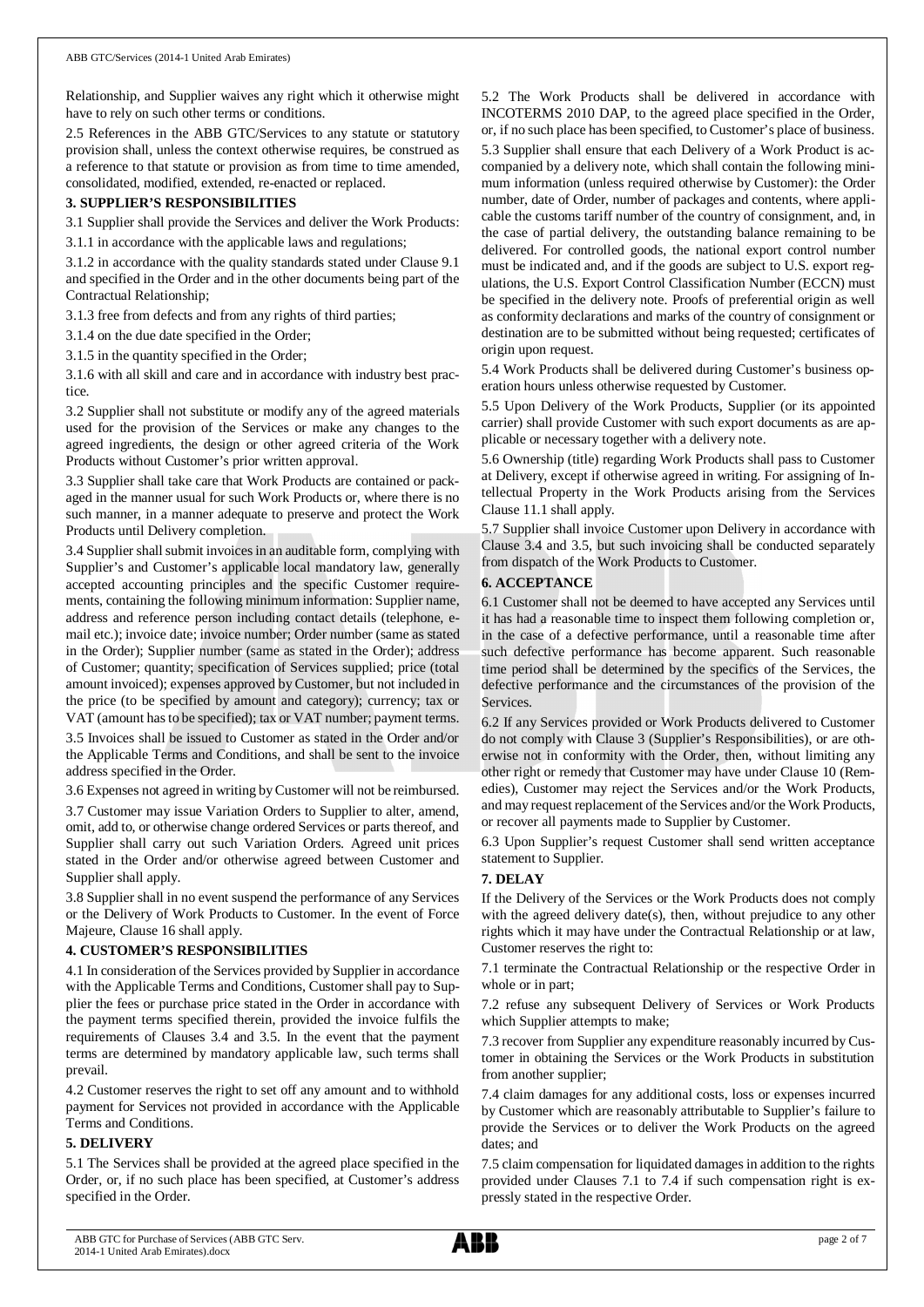### **8. INSPECTION**

8.1 Supplier shall allow Customer and/or its authorised representatives to inspect the Services and to test the Work Products, or parts of them at any time prior to the completion of the Services and/or the Work Products.

8.2 Notwithstanding any inspection or test sampling however conducted, Supplier shall remain fully responsible for the Services' compliance with the Order. This applies whether or not Customer has exercised its right of inspection and/or testing and shall not limit Supplier's obligations under the Order. For the avoidance of doubt, inspection of Services or testing of Work Products by Customer and/or its authorised representatives shall in no event exempt Supplier from or limit Supplier's warranties or liability in any way.

## **9. WARRANTY**

9.1 Supplier warrants that the Services (including Work Products):

9.1.1 comply with all agreed specifications, including all specified material, workmanship and the like, documentation and quality requirements, or in absence thereof are performed in accordance with generally accepted practices, procedures and standards of the respective industry and are fit for the purposes for which Services of the same description type would ordinarily be used, and that the results of the Services maintain the functionality and performance as expected by Customer according to Supplier's information, documentation and statements;

9.1.2 are appropriate and fit for any particular purpose expressly or impliedly made known to Supplier in the Order;

9.1.3 are new and unused (in case of Work Products) at the date of Delivery;

9.1.4 are free from defects and rights of third parties;

9.1.5 possess the qualities which Supplier has held out to Customer as a sample, model or otherwise;

9.1.6 comply with Clause 12 (Compliance with Relevant Law).

9.2 The warranty period shall be twenty four (24) months from acceptance of the Services or the Work Products, if no other time period is stated in the Order or otherwise expressly agreed in writing by the Parties.

9.3 In case of non-compliance with the warranty provided under this Clause, Customer shall be entitled to enforce the remedies provided in Clause 10 (Remedies).

### **10. REMEDIES**

10.1 In case of breach of warranty under Clause 9 (Warranty) or if Supplier otherwise fails to comply with any of the Applicable Terms and Conditions, Customer shall give notice in writing to Supplier of such breach of warranty and provide Supplier an opportunity to swiftly remedy it. If no Supplier action to remedy such breach has been taken within forty eight (48) hours of receiving such Customer notification, Customer shall be entitled to any one or more of the following remedies at its own discretion and at Supplier's expense:

10.1.1 to give Supplier another opportunity to carry out any additional work necessary to ensure that the Applicable Terms and Conditions are fulfilled;

10.1.2 to carry out (or to instruct a third party to carry out) any additional work necessary to make the Services comply with the Applicable Terms and Conditions;

10.1.3 to obtain immediate replacement of the defective Services by Services conforming with the Applicable Terms and Conditions without defects;

10.1.4 to refuse to accept any further Services, but without relieving Supplier from its liability for the defective Services;

10.1.5 to claim such damages as may have been sustained by Customer as a result of Supplier's breaches of the Applicable Terms and Conditions, statutory duty or any applicable law;

10.1.6 to claim liquidated damages expressly provided in the Order;

10.1.7 to terminate the Contractual Relationship or the respective Order in accordance with Clause 15.2.

10.2 In the event that Clauses 10.1.1, 10.1.2 or 10.1.3 apply, the entire warranty period of Clause 9.2 shall be restarted.

10.3 The rights and remedies available to Customer and contained in the Applicable Terms and Conditions (including, but not limited to the ABB GTC/Services) are cumulative and are not exclusive of any rights or remedies available at law or in equity.

# **11. INTELLECTUAL PROPERTY**

11.1 Supplier assigns herewith to Customer full ownership rights in and to any Intellectual Property in the Work Products arising from the Services for the full duration of such rights, wherever in the world enforceable. Supplier further agrees to execute, upon Customer's request and at its cost, all further documents and assignments and do all such further things as may be necessary to perfect Customer's ownership title to the Intellectual Property or to register Customer as owner of the Intellectual Property with any registry, including but not limited to governmental registration authorities or private registration organisations.

11.2 The Intellectual Property Rights in any Work Products created by or licensed to Supplier prior to the respective Order or outside of such Order, and any subsequent modifications to the same ("Pre-Existing Works") will remain vested in Supplier or the respective third party owner. To the extent that Pre-Existing Works are embedded in any Work Products delivered by Supplier, Customer and its Affiliates shall have a worldwide, irrevocable, perpetual, transferrable, non-exclusive, royalty-free licence with rights to sublicense to use the Pre-Existing Works as part of such Work Products, including the right to further improve, develop, market, distribute, sub-license, exploit or otherwise use the Work Products containing such Pre-Existing Works. Supplier shall not be prevented or restricted by this ABB GTC/Services from using its own know-how or its Pre-Existing Works in the course of providing the Services.

11.3 In the event that the Services provided and/or Work Products delivered by Supplier infringe any third party Intellectual Property Rights, Supplier shall, notwithstanding anything provided to the contrary or otherwise contained in the Applicable Terms and Conditions (including, but not limited to the ABB GTC/Services), provide IPR Indemnification to Customer. The IPR Indemnification applies whether or not Supplier may have been negligent or at fault and does not limit any further compensation rights of Customer. Supplier's obligation to indemnify Customer as provided under this Clause shall not apply if and to the extent the liability or damage was caused by Customer's own pre-existing Intellectual Property Rights contributed to, or implemented into the Work Products and/or the Services provided by Supplier.

11.4 If any infringement claim is made against Customer, Customer may without prejudice to its rights under Clause 11.3 also request at its discretion and at Supplier's cost that Supplier (i) procures for Customer the right to continue using the Work Products and/or the Services; (ii) modifies the Work Products and/or the provision of the Services so that they cease to be infringing; or (iii) replaces the Work Products and/or the Services so that they become non-infringing.

11.5 In the event Supplier cannot fulfil Customer's above request, Customer shall be entitled to terminate the Contractual Relationship or the respective Order, to reclaim all sums which Customer has paid to Supplier thereunder and to claim compensation in accordance with Clause 11.3 and for any other costs, losses or damages incurred whatsoever.

# **12. COMPLIANCE WITH RELEVANT LAW**

12.1 The Services covered by the Applicable Terms and Conditions shall be provided by Supplier in compliance with all relevant legislation, regulations, and codes of practice, guidance and other requirements of any relevant government or governmental agency applicable to Supplier. To the extent that such regulations are advisory rather than mandatory, the standard of compliance to be achieved by Supplier shall

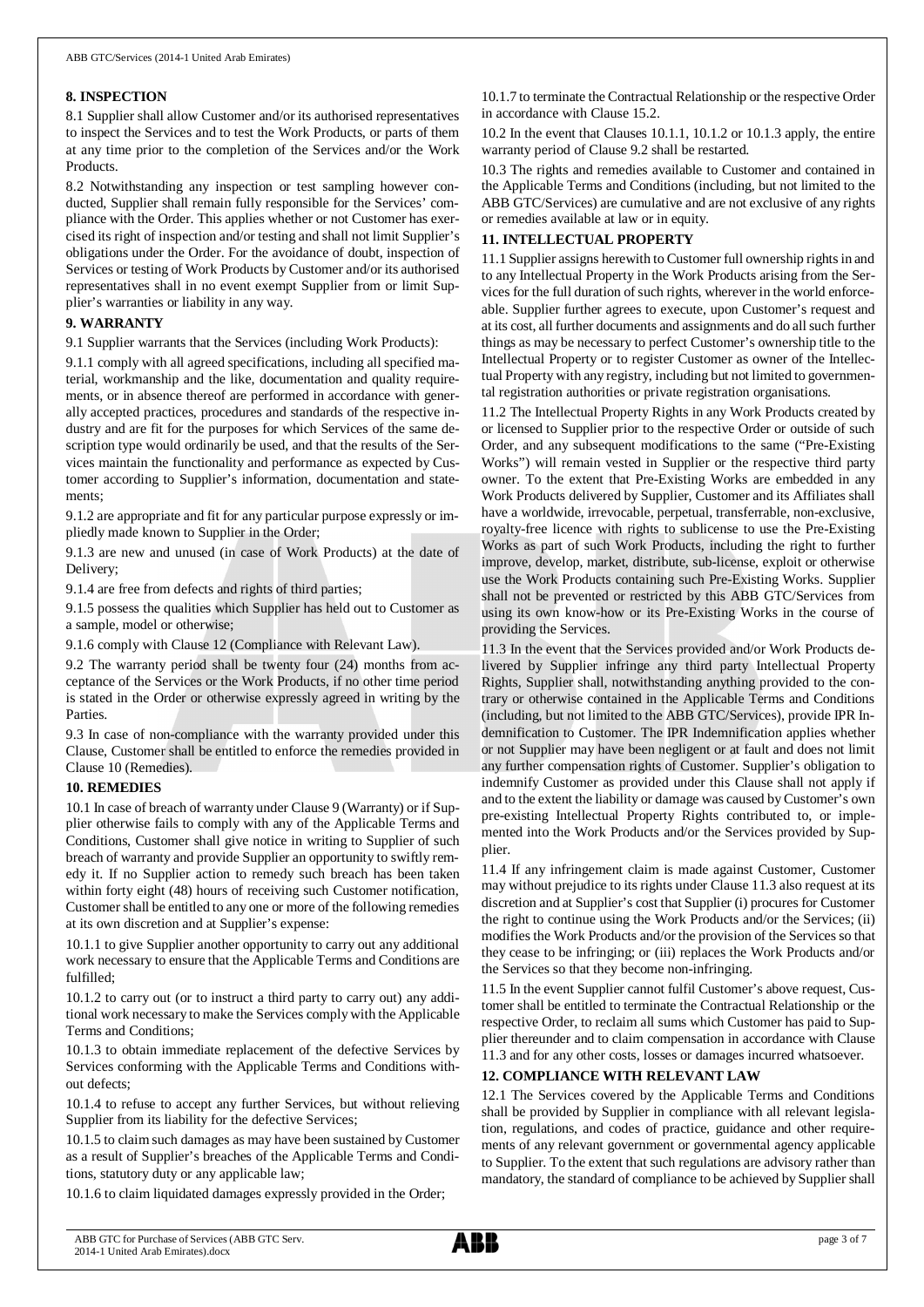be in compliance with the generally accepted best practice of the relevant industry.

12.2 Each Party warrants that it will not, directly or indirectly, and that it has no knowledge that the other Party or any third parties will, directly or indirectly, make any payment, gift or other commitment to its customers, to government officials or to agents, directors and employees of a Party, or any third party in a manner contrary to applicable laws (including but not limited to the U. S. Foreign Corrupt Practices Act and, where applicable, legislation enacted by member states and signatories implementing the OECD Convention Combating Bribery of Foreign Officials), and shall comply with all relevant laws, regulations, ordinances and rules regarding bribery and corruption. Nothing in this ABB GTC/Services shall render either Party or any of its Affiliates liable to reimburse the other for any such consideration given or promised.

12.3 Either Party's material violation of any of the obligations contained in this Clause 12 (Compliance with Relevant Law) may be considered by the other Party to be a material breach of the respective Contractual Relationship between the Parties, and shall entitle such Party to terminate the Contractual Relationship with immediate effect and without prejudice to any further right or remedies under such Contractual Relationship or applicable law.

12.4 Notwithstanding anything to the contrary stated in any Applicable Terms and Conditions, Supplier shall, without any limitations, indemnify and hold harmless Customer from and against any claim, proceeding, action, fine, loss, cost and damages arising out of or relating to any such violation of the above mentioned obligations, the termination of the respective Contractual Relationship, and any noncompliance with export control regulations, and Supplier shall compensate Customer for all losses and expenses whatsoever resulting therefrom.

12.5 Supplier herewith acknowledges and confirms that it has received a copy of ABB's Code of Conduct and ABB's Supplier Code of Conduct or has been provided information on how to access the ABB Codes of Conduct online ([www.abb.com](http://www.abb.com/) – Integrity – Code of Conduct). Supplier agrees to perform its contractual obligations under the Applicable Terms and Conditions and the respective Contractual Relationship with substantially similar standards of ethical behaviour as stated in the above mentioned ABB Codes of Conduct.

12.6 Supplier and its sub-contractors must comply with the ABB Lists of Prohibited and Restricted Substances and with the reporting and other requirements regarding Conflict Minerals and all other employment, safety, health, environmental and quality requirements made available under [www.abb.com](http://www.abb.com/) – Supplying to ABB – Doing Business with ABB or otherwise and shall provide Customer with respective documents, certificates and statements if requested. Any statement made by Supplier to Customer (whether directly or indirectly, e. g. where applicable via the ABB Supplier Registration and Pre-Qualification System) with regard to materials used for or in connection with the Services and/or Work Products will be deemed to be a representation under the Contract.

12.7 Supplier represents and warrants that it is knowledgeable with, and is and will remain in full compliance with all applicable export and import laws, regulations, instructions, and policies, including, but not limited to, securing all necessary clearance requirements, export and import licenses and exemptions from, and making all proper filings with appropriate governmental bodies and/or disclosures relating to the provision of services, the release or transfer of goods, hardware, software and technology to non U.S. nationals in the U.S., or outside the U.S., the release or transfer of technology and software having U.S. content or derived from U.S. origin software or technology.

12.8 No goods or services included in the Services and/or Work Products shall originate from any company or country listed in any relevant boycott list issued by the authority in the country where the goods or services shall be used or an authority otherwise having influence over the equipment and material forming part of the Services and/or Work

Products. If any of the Services and/or Work Products is or will be subject to export restrictions, it is Supplier's responsibility to promptly inform Customer in writing of the particulars of such restrictions.

12.9 Supplier shall indemnify and hold Customer harmless for all claims, demands, losses, damages, costs, fines, penalties, attorney's fees and all other expenses arising from export restrictions concealed by Supplier. With respect to export restrictions solely attributable to Customer's use of the Services and/or Work Products, the now said warranty shall only apply to the extent Supplier has knowledge of or reasonably should have been aware of such use.

12.10 Supplier must indicate the customs tariff numbers of the country of consignment for all Services and/or Work Products. For controlled Services and/or Work Products, the national export control numbers must be indicated and, if the Services and/or Work Products are subject to U.S. export regulations, ECCN or ITAR classifications. Proofs of preferential origin as well as conformity declarations and marks of the country of consignment or destination are to be submitted without being requested; certificates of origin upon request.

# **13. CONFIDENTIALITY AND DATA PROTECTION**

13.1 Supplier is obliged to observe secrecy regarding any data or information acquired during the fulfilment of the Contract irrespective of whether such data or information relates to Customer, its Affiliates or their respective customers or suppliers ("Customer Data"). This includes in particular, but is not limited to, all technical or commercial know-how, drawings, specifications, inventions, processes or initiatives which are of a confidential nature. To safeguard this,

13.1.1 Supplier shall process or use Customer Data only in accordance with Customer's instructions and with all applicable laws and regulations; for the avoidance of doubt, processing in accordance with the Contract shall be considered to be an instruction from Customer;

13.1.2 Supplier shall not (i) use Customer Data for any other purposes than for providing the Services, or (ii) reproduce Customer Data in whole or in part in any form except as may be required to fulfil its obligations under the Contract; (iii) disclose Customer Data nor grant access to such data to any third party without Customer's prior written consent; no third parties in the meaning of this provision are subcontractors approved by Customer;

13.1.3 Supplier shall take appropriate measures suited to the type of Customer Data to be protected (i) to prevent unauthorised persons from gaining access to data processing systems with which Customer Data are processed or used, (ii) to prevent data processing systems from being used without authorisation, (iii) to ensure that persons entitled to use a data processing system have access only to the data to which they have a right of access, and that Customer Data cannot be read, copied, modified or removed without authorisation in the course of processing or use and after storage, (iv) to ensure that Customer Data cannot be read, copied, modified or removed without authorisation during electronic transmission or transport, and that it is possible to monitor and establish to which bodies the transfer of Customer Data by means of data transmission facilities is envisaged, (v) to ensure that it is possible to monitor and establish whether and by whom Customer Data have been entered into data processing systems, modified or removed, (vi) to ensure that, in the case of commissioned processing of Customer Data, the data are processed strictly in accordance with the instructions of Customer, (vii) to ensure that Customer Data are protected from accidental or unlawful destruction or loss, (viii) to ensure that data collected for different purposes can be processed separately. Supplier shall document the implementation of the technical and organizational measures in detail and shall present this to Customer for review upon request. Where this review raises the need for amendments, these must be applied amicably;

13.1.4 Supplier shall ensure and prove that those members of its staff who may come into contact with Customer Data in the course of fulfilling their tasks are subject to the same obligation to confidentiality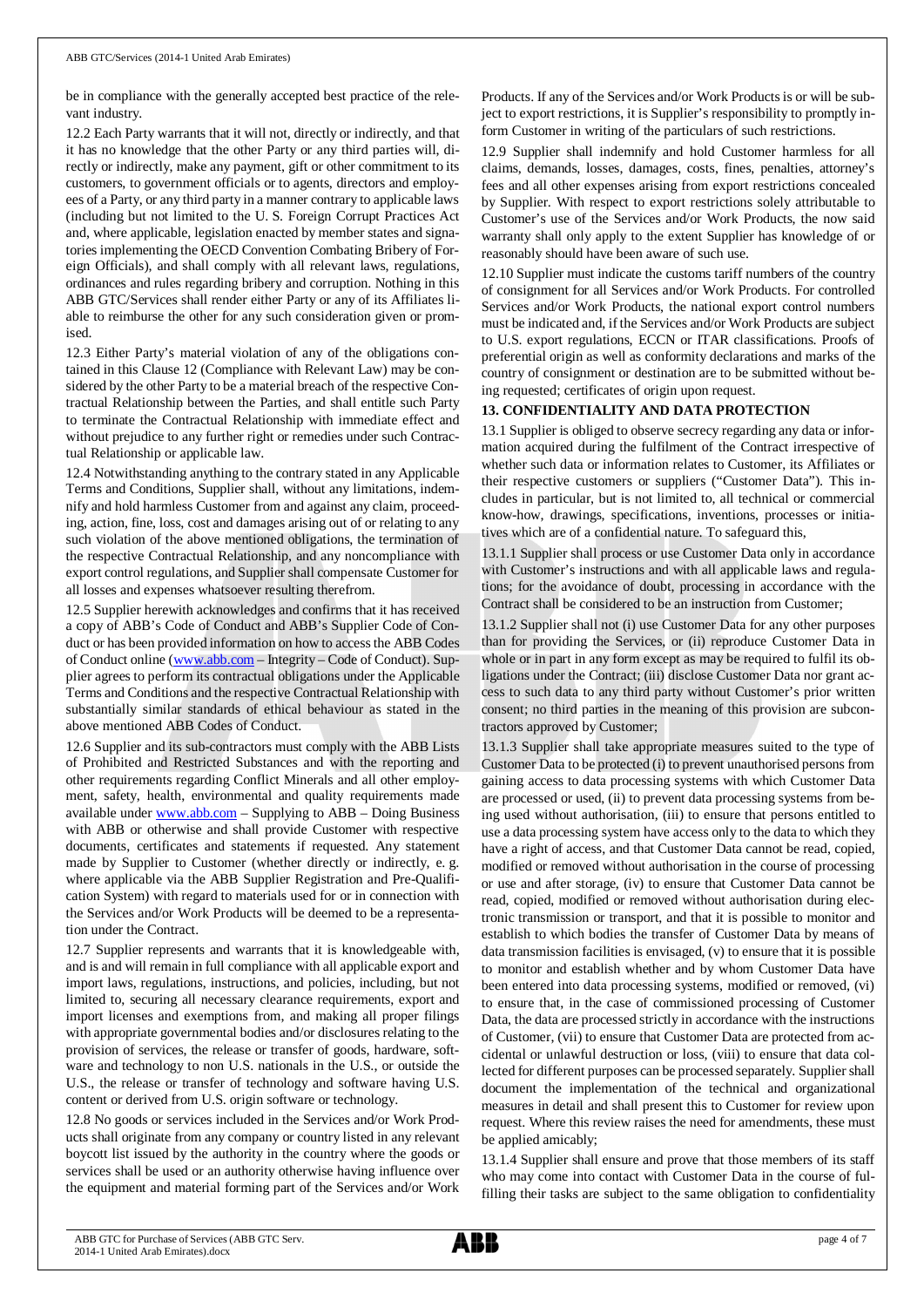as applicable to Supplier. Supplier shall confirm this in writing upon Customer's request. Customer may verify compliance with the technical and organisational measures undertaken by Supplier any time upon reasonable notice;

13.1.5 The commissioning of subcontractors requires Customer's previous written consent. This applies also in those instances when one subcontractor is replaced by a subsequent one. The contracts awarded by Supplier to its subcontractors are to be formulated in such a manner that they meet the requirements regarding confidentiality and data protection agreed upon in the Contract. Supplier shall provide Customer with information on the essentials of such contracts and on the measures implemented by the subcontractors to fulfil their obligations regarding confidentiality and data protection. If requested by Customer, Supplier shall present its respective contractual documents for the former to examine. Supplier shall ensure that Customer has the same rights to monitor the subcontractors as Customer has to monitor Supplier. Subcommissions in the meaning of this provision do not include ancillary services ordered by Supplier from third parties which are not directly related to Customer, such as telecommunications services, maintenance and user support, cleaning, auditing or the disposal of data media. Even where ancillary services are taken from third parties, Supplier must however ensure confidentiality and undertake monitoring activities.

13.2 The obligation to confidentiality does not apply to such data (i) whose disclosure is required for the fulfilment of the Contract; (ii) which are publicly known at the time Supplier receives them or which subsequently become publicly known through no action of Supplier itself; (iii) which were already known to Supplier prior to its initial activity for Customer and for which no duty to observe secrecy applies; (iv) which is made accessible to Supplier by third parties and for which no duty to observe secrecy applies or (v) which Supplier is obliged to disclose by mandatory law or by legally binding instruction of a court of law or a public authority. Insofar as Supplier wishes to invoke one of the above exceptions, the burden of proof for the existence of the factual preconditions for such exception shall lie with Supplier.

13.3 Supplier shall not retain any Customer Data for longer than necessary to carry out the Services or than determined by Customer. Immediately after termination of the Contract or at any time on Customer's demand, Supplier shall, at the choice of Customer, immediately deliver to Customer all copies of such data provided by Customer to Supplier for the purposes of the Contract or received otherwise by Supplier while carrying out the Services and/or delete securely all Customer Data from its database. Supplier shall certify to Customer that it has not retained any copies of Customer Data with a written confirmation of destruction. Such confirmation shall be signed by duly authorized signatories of Supplier.

13.4 With regard to any data or information belonging to Customer or its Affiliates relating to an identified or identifiable individual or legal entity or any other entity which is subject to applicable data protection or privacy laws and regulations or being qualified as Personally Identifiable Information within the meaning of the applicable laws ("Personal Data"), Supplier will comply with all applicable data protection and privacy laws and regulations. In addition to the other stipulations in this Clause 13 the following applies:

13.4.1 Supplier shall not process Personal Data in or transfer Personal Data to a country with a level of data protection that is not at least equivalent with the level of data protection that applies within the country of origin of the Personal Data without Customer's prior written consent. Upon Customer's request and where required by applicable law, in particular if Customer or its Affiliates are located in Switzerland or in a country which is a Member State of the European Union (EU) or another signatory to the Agreement on the European Economic Area (EEA), Supplier agrees to enter into a separate data transfer agreement (EU Standard Contractual Clauses/Swiss Data Processing Agreement) with Customer and/or its Affiliates for the transfer of Personal Data to third countries.

13.4.2 Supplier shall inform Customer without delay about serious incidents arising in the course of normal operations, suspicions of breaches of data privacy or other irregularities regarding the processing of Customer's or its Affiliates' Personal Data. In such cases Supplier and Customer shall agree on the further handling of the Personal Data. Supplier shall inform Customer without delay about checks performed and measures taken by a supervisory authority. This also applies regarding investigations into administrative or criminal offences.

13.4.3 Supplier will comply with any request by Customer to access, correct, block or delete Personal Data insofar as Customer is obliged to such request by law.

13.4.4 In case the legislation of a country in which Supplier provides its Services to Customer or its Affiliates requires a contract governing data privacy topics which are not covered by this Clause 13, Supplier agrees to enter into such contract.

13.5 Supplier agrees that Customer shall be allowed to provide any information received from Supplier to any other ABB Affiliate.

13.6 The obligation to Confidentiality and Data Protection exists for an indefinite period of time and therefore this Clause 13 shall survive the expiration or termination of the Contract for any reason.

### **14. LIABILITY AND INDEMNITY**

14.1 Without prejudice to applicable mandatory law, Supplier shall compensate/indemnify Customer for all damages and losses in connection with the Services whether or not Supplier may have been negligent or at fault (i) for Supplier's breaches of the Applicable Terms and Conditions , and (ii) for any claim, except for IPR Indemnification for which Clause 11 (Intellectual Property Right Infringements) exclusively applies, made by a third party (including employees of Supplier) against Customer in connection with the Services and to the extent that the respective liability, loss, damage, injury, cost or expense was caused by, relates to or arises from the Services delivered by Supplier and/or its sub-contractors. Upon Customer's request Supplier shall defend Customer against any third party claims arising out of or in connection with the Services.

14.2 Supplier shall be responsible for the control and management of all of its employees, its suppliers and/or its sub-contractors, and it shall be responsible for the acts, omissions, negligence or obligations of any of its employees, suppliers and/or sub-contractors, its agents, servants or workmen as fully as if they were the acts, omissions, negligence or obligations of Supplier.

14.3 The provisions of this Clause 14 (Liability and Indemnity) shall survive any performance, acceptance or payment pursuant to this ABB GTC/Services and shall extend to any substituted or replacement Services delivered by Supplier to Customer.

14.4 Unless otherwise expressly stated in the respective Order, Supplier shall maintain in force, and upon request provide evidence of, adequate general liability insurance, statutory worker's compensation/employer's liability insurance and where applicable goods transit insurance with reputable and financially sound insurers. Nothing contained in this Clause 14 (Liability and Indemnity) shall relieve Supplier from any of its contractual or other legal liabilities. The insured amount cannot be considered nor construed as limitation of liability.

14.5 Customer reserves the right to set off any claims under the Order against any amounts owed to Supplier.

### **15. TERM AND TERMINATION**

15.1 The Contractual Relationship between the Parties or an Order placed under the ABB GTC/Services may be terminated for convenience in whole or in part by Customer upon giving Supplier thirty (30) calendar days written notice, unless otherwise expressly stated in the relevant Order. In such event Customer shall pay to Supplier the value of the already performed Services and proven direct costs reasonably incurred by Supplier for the unperformed Services, however in no event

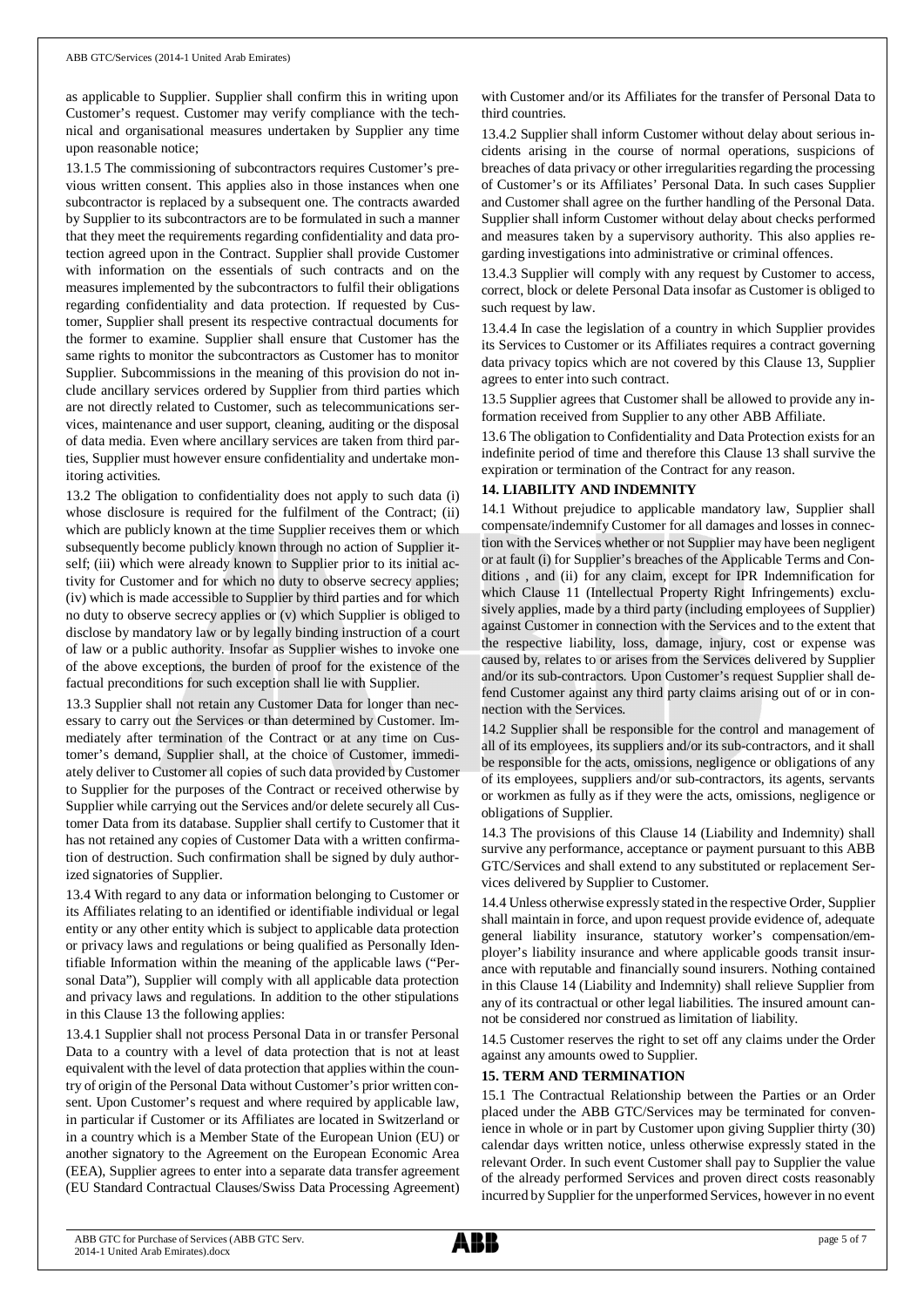more than the agreed purchase price for the Services under the respective Order. No further compensation shall be due to Supplier. Compensation for any expenditures and materials made with regard to the unperformed Services shall be expressly excluded.

15.2 In the event of Supplier's breach of the Applicable Terms and Conditions, such as e. g. a breach of warranty, Customer shall be entitled to terminate the respective Contractual Relationship or an Order placed under the ABB GTC/Services if Supplier fails to take adequate and timely actions to remedy a breach as requested by Customer in accordance with Clause 10 (Remedies). In such event, Customer shall have no obligation to compensate Supplier for the already performed Services and Supplier shall be obliged to pay back to Customer any remuneration received from Customer for the performed Services.

15.3 Customer shall have the right to terminate the Order and/or Contractual Relationship with immediate effect forthwith by notice in writing to Supplier in the event that an interim order is applied for or made, or a voluntary arrangement approved, or a petition for a bankruptcy order is presented or a bankruptcy order is made against Supplier or any circumstances arise which entitle the court or a creditor to appoint a receiver, administrative receiver or administrator or to present a winding-up petition or make a winding-up order or other similar or equivalent action is taken against or by Supplier by reason of its insolvency or in consequence of debt.

15.4 Upon termination Supplier shall immediately and at Supplier's expense safely return to Customer all respective Customer property (including any documentation, data, and applicable Intellectual Property) and Customer information then in Supplier's possession or under Supplier's control and provide Customer with the complete information and documentation about the already performed Services.

### **16. FORCE MAJEURE**

16.1 Neither Party shall be liable for any delay in performing or for failure to perform its obligations under a respective Order if the delay or failure results from an event of "Force Majeure". For clarification, Force Majeure means an event that was not foreseeable by the affected Party at the time of execution of the respective Order, is unavoidable and outside the control of the affected Party, and for which the affected Party is not responsible, provided such event prevents the affected Party from performing the obligations under the respective Order despite all reasonable efforts, and the affected Party provides notice to the other Party within five (5) calendar days from occurrence of the respective event of Force Majeure.

16.2 If an event of Force Majeure occurs which exceeds thirty (30) calendar days either Party shall have the right to terminate the relevant Order forthwith by written notice to the other Party without liability to the other Party. Each Party shall use its reasonable endeavours to minimise the effects of any event of Force Majeure.

### **17. ASSIGNMENT AND SUB-CONTRACTING**

17.1 Supplier shall not assign, transfer, or encumber an Order or any parts thereof (including any monetary receivables from Customer) without prior written approval of Customer.

17.2 Customer may at any time assign, transfer, encumber, sub-contract or deal in any other manner with all or any of its rights or obligations under the respective Order and/or the Applicable Terms and Conditions to any of its own Affiliates.

### **18. NOTICES**

Any notice shall be given by sending the same by registered mail, courier, fax or by e-mail to the address of the relevant Party as stated in the Order or to such other address as such Party may have notified in writing to the other for such purposes. E-mail and fax expressly require written confirmation issued by the receiving Party. Electronic read receipts may not under any circumstances be deemed as confirmation of notice. Electronic signatures shall not be valid, unless expressly agreed in writing by duly authorised representatives of the Parties.

## **19. WAIVERS**

Failure to enforce or exercise, at any time or for any period, any term of the Applicable Terms and Conditions does not constitute, and shall not be construed as, a waiver of such term and shall not affect the right later to enforce such term or any other term herein contained.

### **20. GOVERNING LAW AND DISPUTE SETTLEMENT**

20.1 The Contractual Relationship and/or the Applicable Terms and Conditions (including, but not limited to the ABB GTC/Services) shall be governed by and construed in accordance with the laws of the country (and/or the state, as applicable) of Customer's legal registration, however under exclusion of its conflict of law rules and the United Nations Convention on International Sale of Goods.

20.2 In the event of a dispute arising out of or relating to the Contract, including any question regarding its existence, validity or termination, the Parties shall first seek settlement of that dispute by mediation in accordance with the Mediation Rules of the DIFC-LCIA Arbitration Centre, which Rules are deemed to be incorporated by reference into this Clause. If the dispute is not settled by mediation within 30 days of the commencement of the mediation, or such further period as the Parties shall agree in writing, the dispute shall be referred to and finally resolved by arbitration under the Arbitration Rules of the DIFC-LCIA Arbitration Centre, which Rules are deemed to be incorporated by reference into this Clause. The language to be used in the mediation and in the arbitration shall be English. In any arbitration commenced pursuant to this clause, (i) the number of arbitrators shall be one; and (ii) the seat, or legal place, of arbitration shall be DIFC, Dubai.

20.3 In case of any dispute, the defeated Party shall reimburse the succeeding Party for attorney's fees and other costs reasonably incurred in connection with the dispute.

# **21. SEVERABILITY**

The invalidity or unenforceability of any term or of any right arising pursuant to the Applicable Terms and Conditions shall not adversely affect the validity or enforceability of the remaining terms and rights, and the Applicable Terms and Conditions shall be given effect as if the invalid, illegal or unenforceable provision had been deleted and replaced by a provision with a similar economic effect to that of the deleted provision if this can be achieved by another provision.

# **22. SURVIVAL**

22.1 Provisions of the Applicable Terms and Conditions which either are expressed to survive its termination or from their nature or context it is contemplated that they are to survive such termination shall remain in full force and effect notwithstanding such termination.

22.2 The obligations set forth in Clauses 9 (Warranty), 10 (Remedies), 11 (Intellectual Property), 13 (Confidentiality and Data Protection) and 14 (Liability and Indemnity) shall survive termination.

### **23. ENTIRETY**

The Applicable Terms and Conditions and the Order constitute the entire Contractual Relationship and understanding between the Parties and replace any prior agreement, understanding or arrangement between the Parties, whether oral or in writing, except to the extent of fraud or any fraudulent misrepresentation.

### **24. RELATIONSHIP OF PARTIES**

24.1 The relationship of the Parties is that of independent parties dealing at arm's length and nothing in this underlying Contractual Relationship shall be construed to constitute Supplier as an agent or employee of Customer or so as to have any kind of partnership with Customer, and Supplier is not authorised to represent Customer as such.

24.2 Supplier shall be responsible for any activities performed by its employees in relation to the Services and/or the Work Products.

24.3 Supplier assumes full and exclusive responsibility for any accident or occupational disease occurred to its employees in relation to the provision of the Services.

24.4 It is expressly agreed that the Contractual Relationship does not imply any employment relationship between Customer and Supplier,